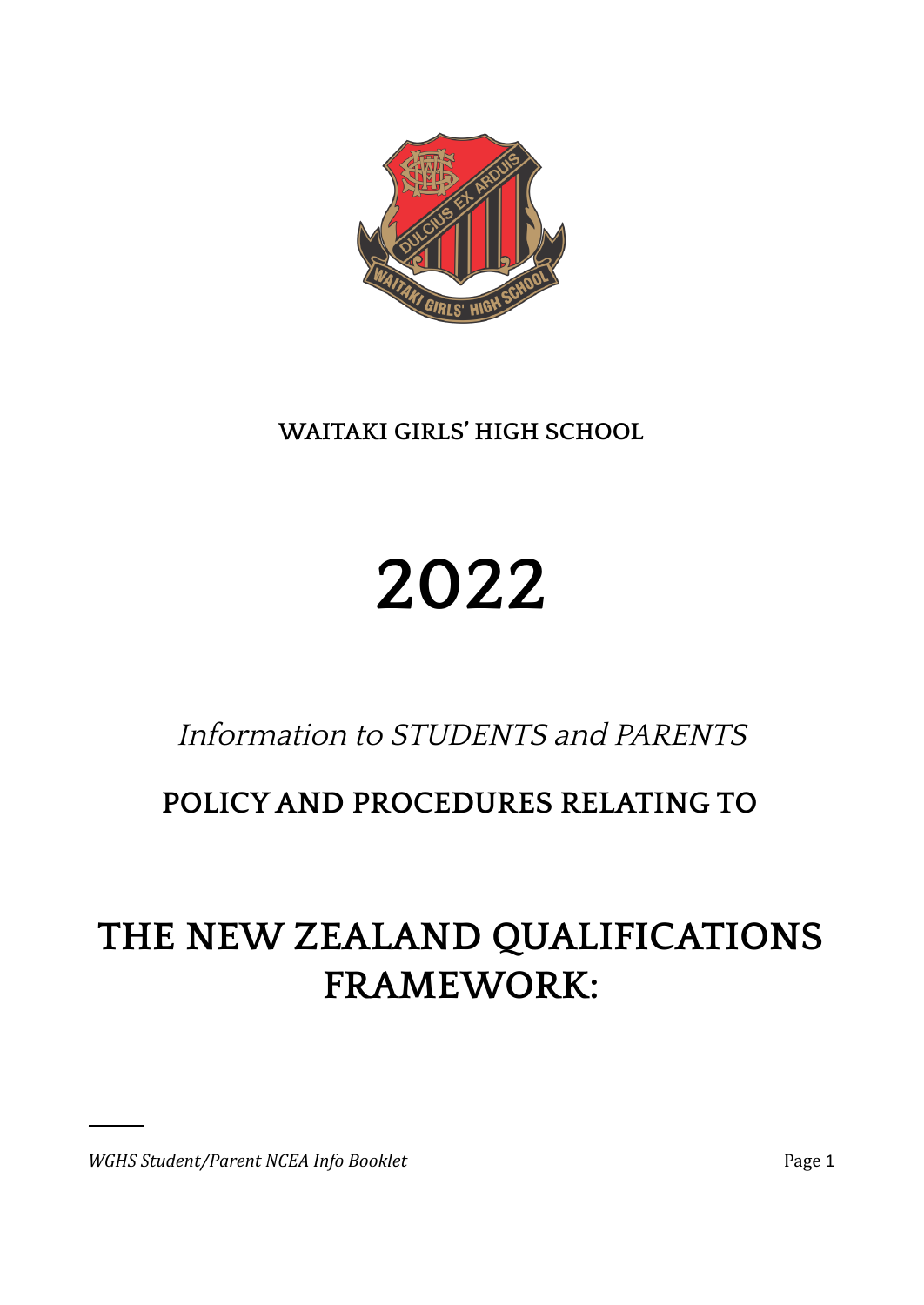The purpose of this booklet is to provide NCEA information at all levels to students of Waitaki Girls' High School and their parents. It is advisable for students to discuss what is contained inside this booklet with their parents.

It contains general information about NZQA qualifications and outlines Waitaki Girls' High School's procedures surrounding the study towards NCEA.

Contained in this booklet are Google search engine descriptions that will take you to handy documents.



Simply go to a Google search engine on the internet and type in the description given – then choose the top listed google listing given.



The NCEA Guide App is free to download - get it now from:

**iTunes Preview** or Google play

*WGHS Student/Parent NCEA Info Booklet* Page 2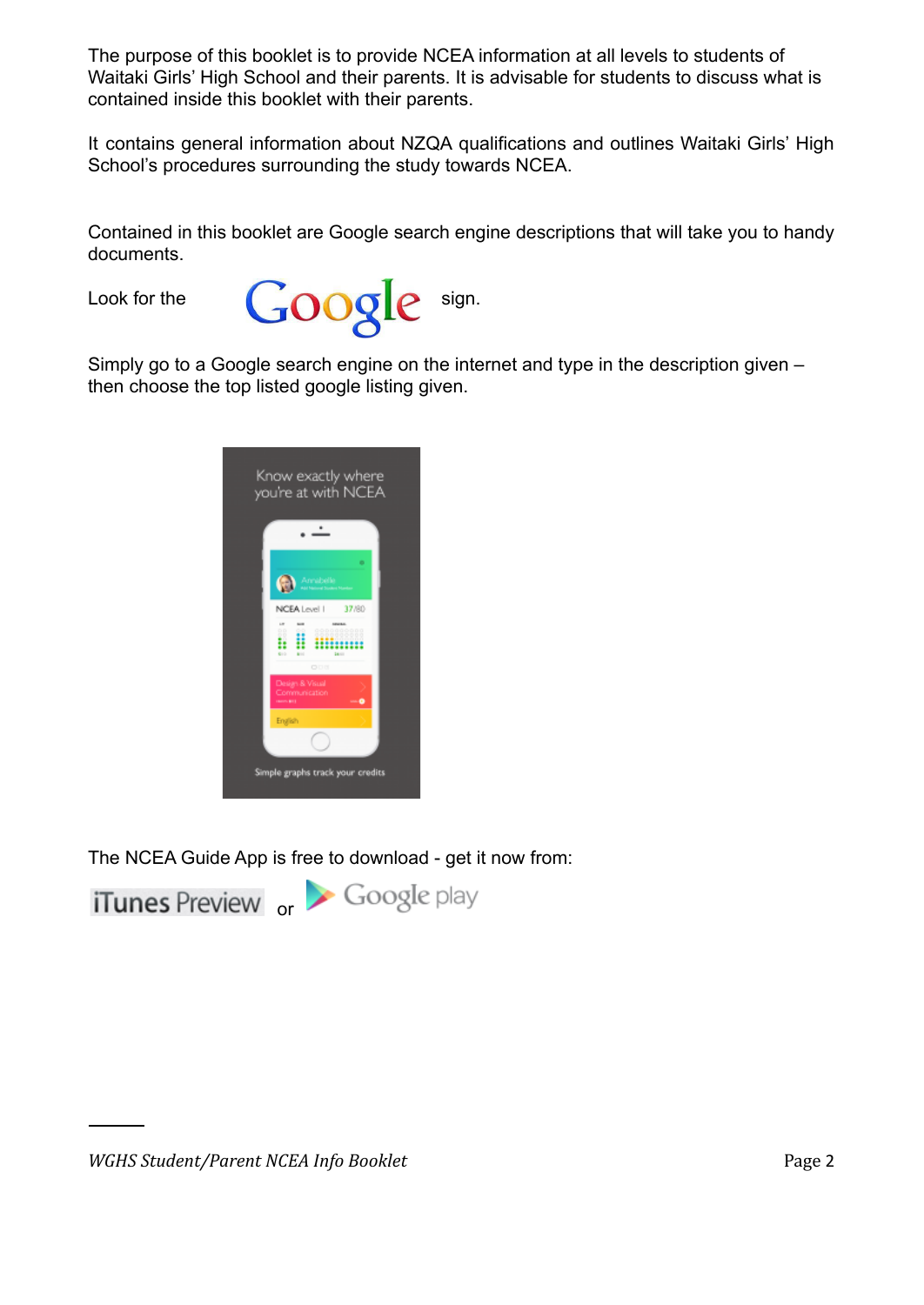#### **CONTENTS**

| Year 11 - Level One Introduction                      | 4  |
|-------------------------------------------------------|----|
| Years 12 and 13 - Levels 2 and 3 Introduction         | 5  |
| <b>UNIVERSITY ENTRANCE</b>                            | 6  |
| <b>SCHOLARSHIP</b>                                    | 7  |
| <b>ENDORSEMENTS</b>                                   | 8  |
| SPECIAL ASSESSMENT CONDITIONS                         | 9  |
| ASSESSMENT OPPORTUNITIES - RE-SUBS AND RE-ASSESSMENTS | 10 |
| <b>STUDENTS' RIGHTS</b>                               | 12 |
| <b>ASSESSMENT APPEALS</b>                             | 12 |
| SIGN-OFFS AND NZQA WEBSITE                            | 12 |
| <b>STUDENTS' OBLIGATIONS</b>                          | 13 |
| <b>EXTENSIONS</b>                                     | 13 |
| <b>COMMUNICATION</b>                                  | 14 |
| <b>DERIVED GRADE APPLICATIONS</b>                     | 15 |
| <b>MISCONDUCT</b>                                     | 16 |
| <b>AUTHENTICITY</b>                                   | 17 |
| <b>CONTACT INFORMATION</b>                            | 17 |

 $\overline{\phantom{a}}$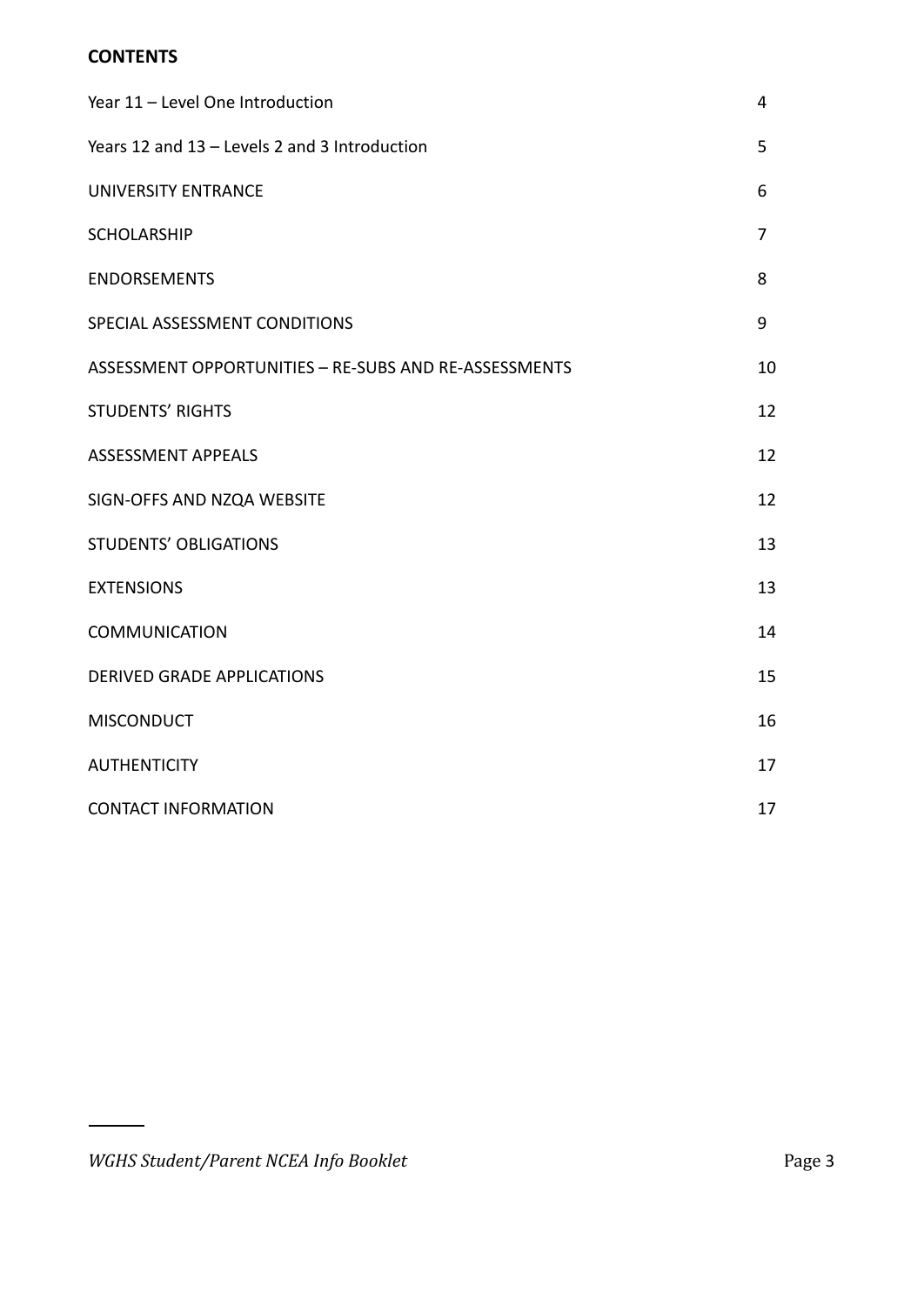#### **Introduction**

#### **Year 11 Students**

In Year 11 the main purpose of study is to gain a National Certificate of Educational Achievement Level One. The NCEA Level One is just one of the qualifications available on the New Zealand Qualifications Framework (NZQF).

NCEA Level One requires a minimum of **80 credits.** Each subject that is studied this year provides the opportunity to obtain between 18 and 24 credits. Potentially a student could gain as many as 140 credits. Credits can be earned from both **unit** and **achievement** standards, and can be gained at **Merit** or **Excellence** from achievement standards.

Even if the required 80 credits are not gained this year, credits are accumulated and can be added to until a sufficient number have been gained to reach NCEA Level One.

There is a literacy and numeracy requirement in order to gain NCEA Level One. At least 10 credits in Literacy or in Te Reo are required to meet the literacy requirement, and at least 10 credits in Numeracy to meet the numeracy requirement. There are two avenues through which these literacy and numeracy requirements can be gained. The first way is through Achievement Standards which are offered in a variety of subjects and the second way is through Unit Standards in which there will be a special 'package' of three Unit Standards in each of Literacy and Numeracy. All three of the Unit Standards in the package must be passed in order to gain the Literacy or Numeracy requirement.

Some standards will be internally assessed. This means that the school will set the assessment tasks during the course of the year and award credits to those students who meet the required standard. Some subjects are fully assessed with internally assessed standards. Most subjects have at least half of the credits externally assessed at the end of the year when you will sit national examinations.

A **Record of Achievement** (only on request from NZQA – requested through your Learner Log-In) is available early next year that will show all the credits obtained from both internal and external assessment. Not Achieved results will **NOT** be shown on this record (although Not Achieved results for Internal and External Assessments **WILL** be shown on Result Notices).

**NB: Wednesday 2 March 7pm** in Whare Matauranga: an information evening will be held for Year 11 students and parents regarding NCEA.

Google

#### **UNDERSTANDING NCEA**

*WGHS Student/Parent NCEA Info Booklet* Page 4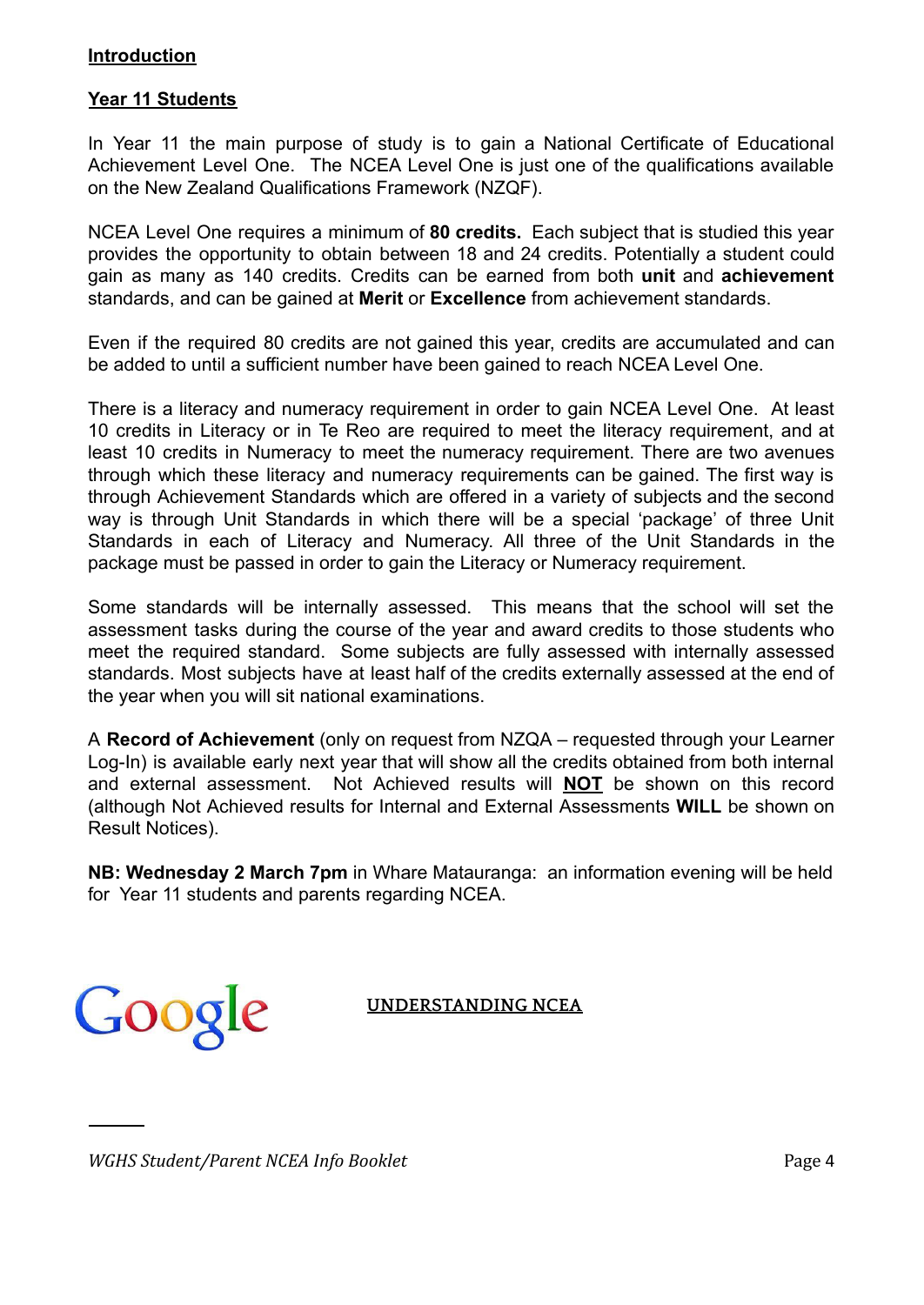#### **Year 12 Students**

In Year 12 most students will be studying towards NCEA Level Two, which is on the NZQF. Other certificates could be made available to you as well that are on the NZQF. If so, your teacher will explain to you the requirements.

To gain NCEA Level Two, requires a minimum of **80 credits** of which **60 credits must be Level 2 credits.** Level One credits gained can be used towards the other 20 credits required. Credits can be earned from both **unit** and **achievement** standards, and can be gained at **Achieved**, **Merit** or **Excellence** from achievement standards. Again there will be a mixture of internal and external assessments.

A **Record of Achievement** (only on request from NZQA – requested through your Learner Log-In) is available early next year that will show all the credits obtained from both internal and external assessment. Not Achieved results will **NOT** be shown on this record (although Not Achieved results for Internal and External Assessments **WILL** be shown on Result Notices).

The NCEA Level 1 Literacy and Numeracy requirement must be met to achieve Level 2 NCEA qualification.

#### **Year 13 Students**

In Year 13 most students will be studying for NCEA Level Three, which is on the NZQF. Other certificates could be made available to you as well that are on the NZQF. If so, your teacher will explain to you the requirements.

As with the previous two NCEA Certificates, both achievement and unit standards can contribute credits towards the Level 3 NCEA, and you can gain **Merit** or **Excellence** in your achievement standards. There will again be a mixture of internal and external assessments. Credits can be earned from both **unit** and **achievement** standards, and can be gained at **Achieved, Merit** or **Excellence** from achievement standards. Again there will be a mixture of internal and external assessments.

To gain NCEA Level Three, requires a minimum of **80 credits at Level 2 or above,** of which a minimum of **60 credits is at Level Three.** Level Two credits can be used towards the other 20 credits required.

A **Record of Achievement** (only on request from NZQA – requested through your Learner Log-In) is available early next year that will show all the credits obtained from both internal and external assessment. Not Achieved results will **NOT** be shown on this record (although Not Achieved results for Internal and External Assessments **WILL** be shown on Result Notices).

The NCEA Level 1 Literacy and Numeracy requirement must be met to achieve the Level 3 NCEA qualification.

*WGHS Student/Parent NCEA Info Booklet* Page 5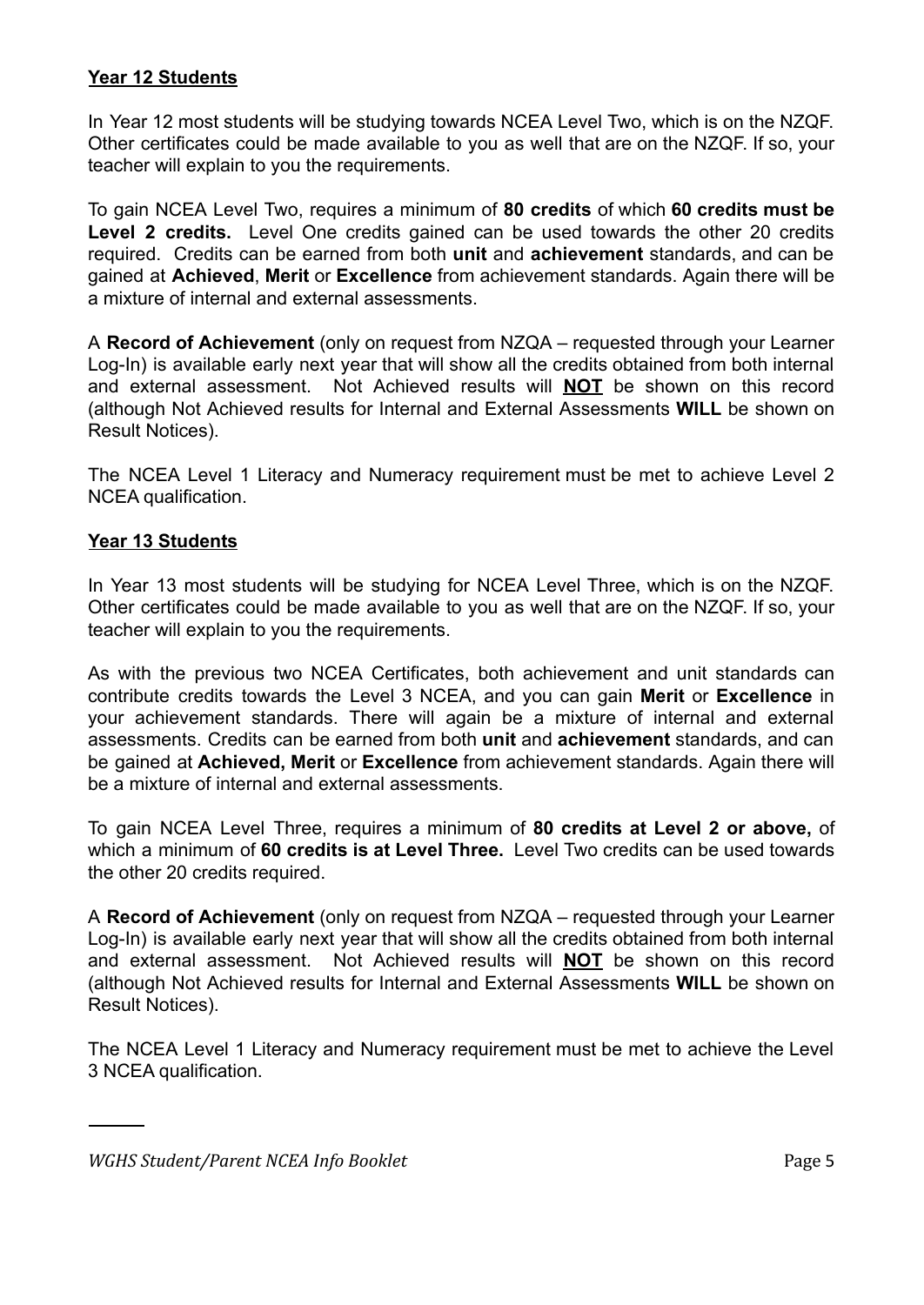#### **University Entrance:**

University Entrance (UE) is the **minimum** requirement to go to a New Zealand university. Students will need all of the following to be awarded UE:

- $\bullet$  NCEA Level 3
- Three subjects at **Level 3 or above**, made up of:
	- o 14 credits each, in three approved subjects
- Literacy 10 credits at **Level 2 or above**, made up of:
	- o 5 credits in reading
	- o 5 credits in writing These Literacy credits can be gained from a variety of NZQA specified standards from different subjects.
- Numeracy 10 credits at **Level 1 or above**, made up of:
	- o achievement standards specified achievement standards available through a range of subjects, or
	- o unit standards package of three numeracy unit standards (26623, 26626, 26627 - **all** three required).

**NB:** Students are expected to discuss with their individual teachers or Dean which standards are required to gain UE in approved subjects.

The list of approved NZQA subjects, and specified Literacy and Numeracy standards can be found on the NZQA website.

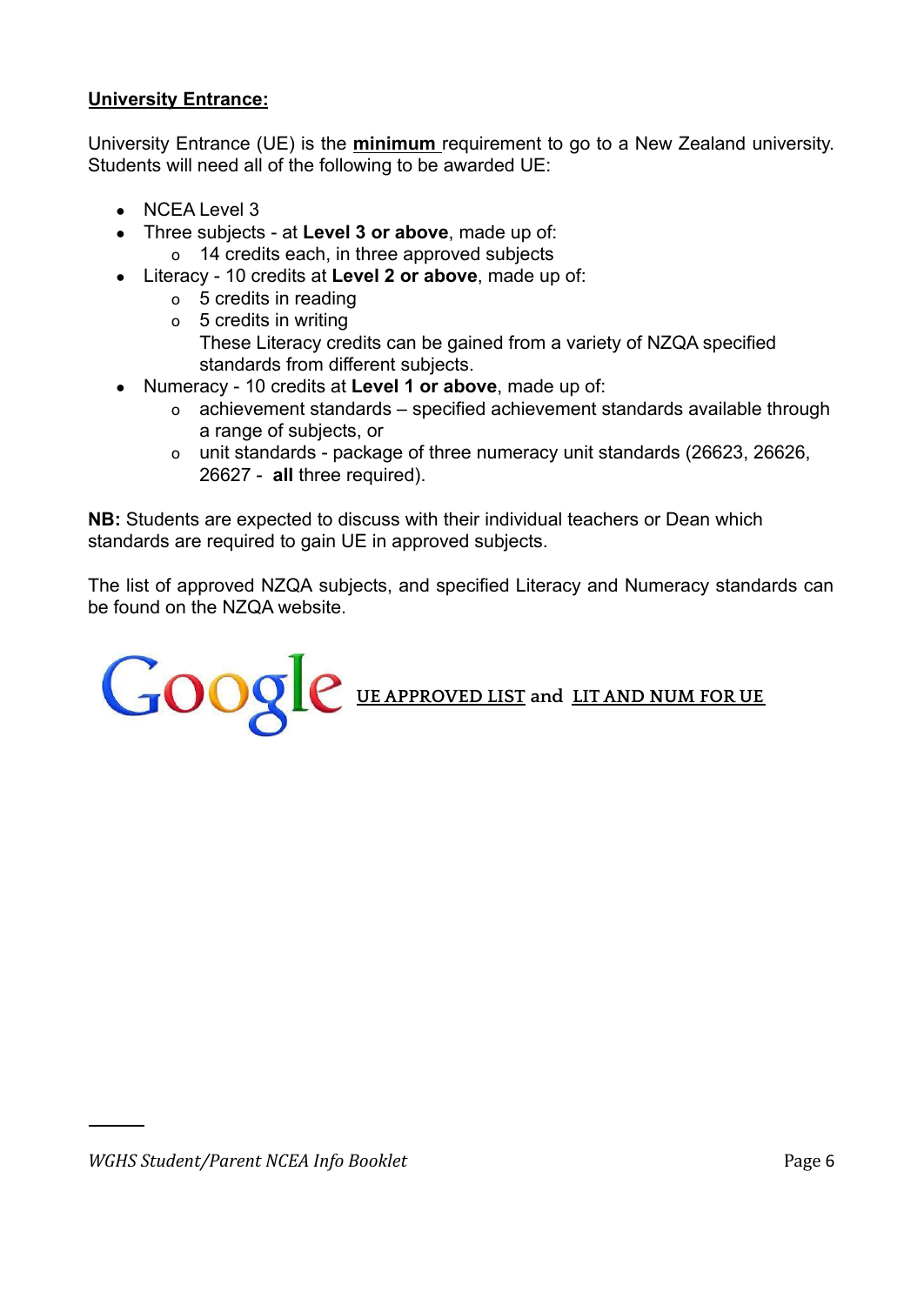#### **Scholarship:**

All students undertaking a Level Three course at Waitaki Girls' High School have the opportunity to gain a scholarship in most subjects.

Scholarship is a monetary award to recognise top students. It does not attract credits nor contribute towards a qualification but the fact that a student has gained a scholarship appears on the Record of Achievement.

The scholarship exams enable students to be assessed against challenging standards, and are demanding for the most able students in each subject. Scholarship students are expected to demonstrate high-level critical thinking, abstraction and generalization, and to integrate, synthesise and apply knowledge, skills, understanding and ideas to complex situations.

Approach your teacher in the first instance if you think you would like to attempt a scholarship in any particular subject. Mentoring of scholarship subjects may well be available for Scholarship students from expert teachers around the country.

Technology (generic) covers Biotechnology, Electronics and Control, Materials Technology, Production and Process, Food, Structures and Mechanisms, and Information and Communications Technology (ICT). Candidates will be able to submit a portfolio in one of those areas.

For those students interested in Scholarship in any particular subject, please discuss initially with your teacher/s and also inform Mrs Sillibourne (Year 13 Dean) and Ms Williams (Principal's Nominee) by the end of Term One.

**NZQA NEW ZEALAND SCHOLARSHIP**

Google

*WGHS Student/Parent NCEA Info Booklet* Page 7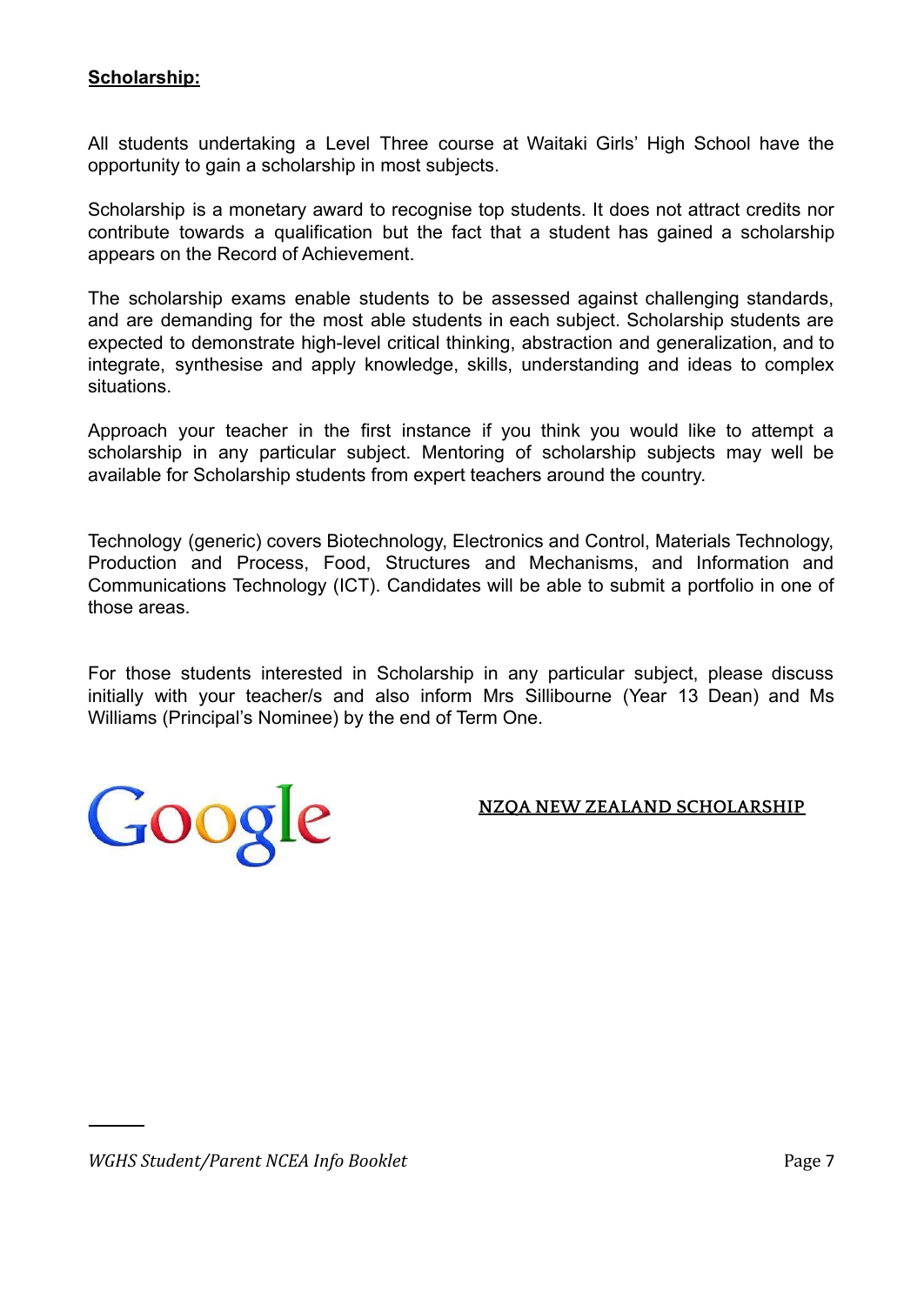#### **Rewarding Achievement-Endorsements**

Achievement standards don't just set out expectations for achieving the standard. They also recognise performance that meets merit or excellence criteria. Students can gain NCEA certificates endorsed with achieve, merit or excellence; 50 credits at excellence level will earn an NCEA certificate endorsed with excellence; 50 credits at merit level will earn an NCEA certificate endorsed with merit and 50 credits at achieve will earn an NCEA certificate endorsed with achieve (50 credits with a mix of merit and excellence will earn an NCEA certificate endorsed with merit). Certificate endorsements can be gained over more than one year.

Excellence criteria are demanding and students who achieve with excellence for all or most of their standards will demonstrate higher-level thinking skills.

Also available are Course Endorsements. Course Endorsement enables students with strong performances in individual courses to gain Excellence or Merit endorsements in those courses. Students will receive an Excellence endorsement for a course if they gain 14 credits at Excellence level, while students gaining 14 credits at Merit (or Merit and Excellence) will gain a Merit endorsement. To ensure students are capable of performing well in both modes of assessment, in most courses at least three of the 14 credits achieved at Merit or Excellence must be from internally assessed standards, and three from externally assessed standards. A course endorsement must be gained within one academic year.

A course endorsement can be awarded even if a qualification for that level is not achieved. For example, a student may achieve a Merit endorsement in a Level 2 Geography course regardless of whether they achieve NCEA Level 2.

Start the year the way you intend to finish.

GOOGLe NCEA ENDORSEMENTS

*WGHS Student/Parent NCEA Info Booklet* Page 8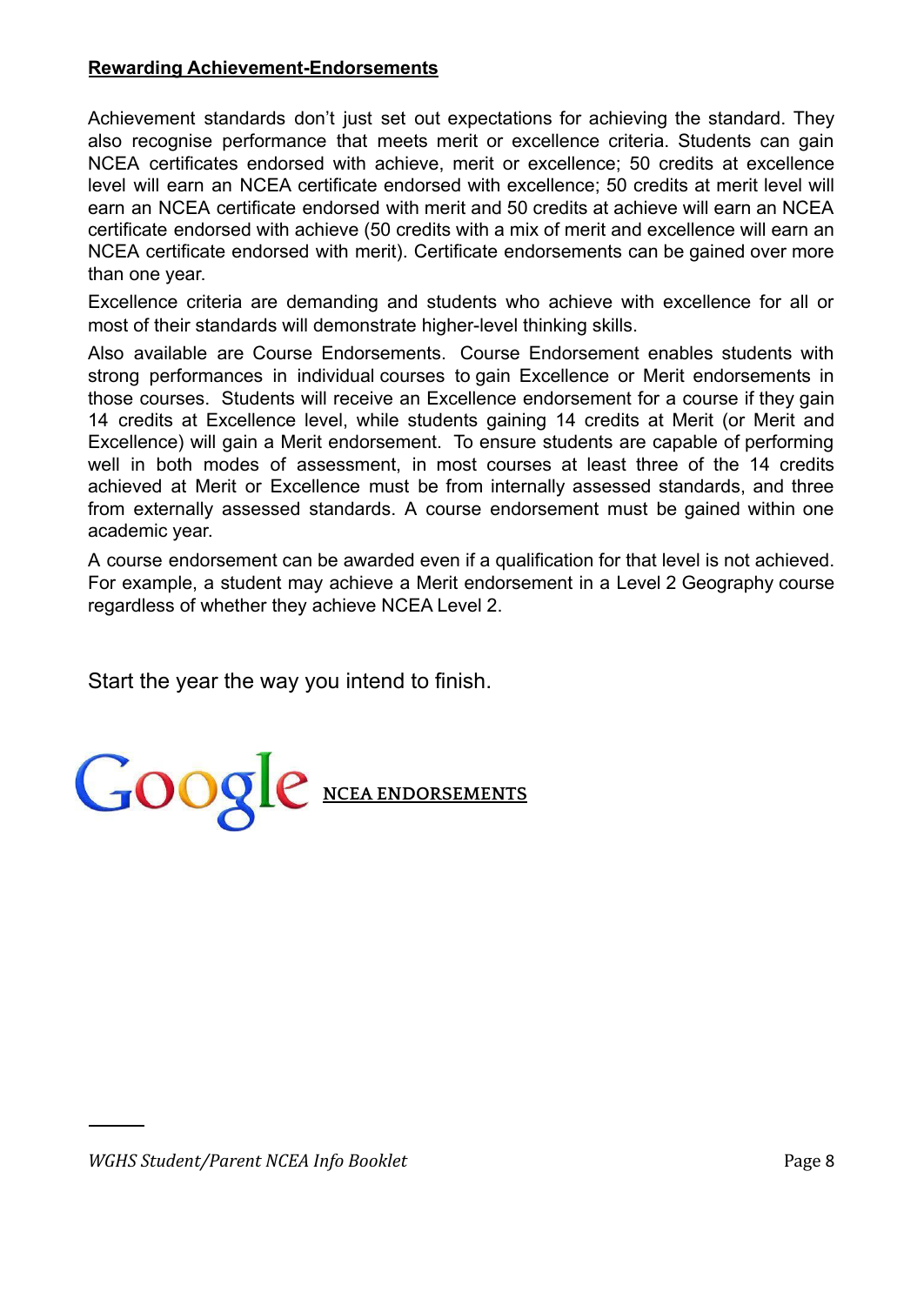#### **Special Assessment Conditions (SACs)**

Some students will have the need for special assessment conditions.

Generally, students requiring SACs are identified in Year 9 and 10, but any student diagnosed for the first time irrespective of year level should contact Ms Williams (Deputy Principal) or Miss Devon to activate the next steps.

Please note, NZQA requires the school to hold current, documented evidence. This evidence is to be supplied by the student's parents/guardian and come from a suitably qualified, independent and registered professional. When the SACs are approved they are offered in the school's practice assessments, internal assessments and external examinations. In addition to cognitive evidence reports, school-based evidence is also used to support special assessment applications. This evidence may include junior exam results where reader/writer assistance has been used compared with evidence where reader/writer assistance has not been used.

At the start of each year Miss Devon will notify subject teachers of any student who requires SACs. Students are encouraged to speak with their teacher prior to any assessment to confirm that the SAC has been arranged and where it will take place.



**SPECIALASSESSMENT CONDITIONS**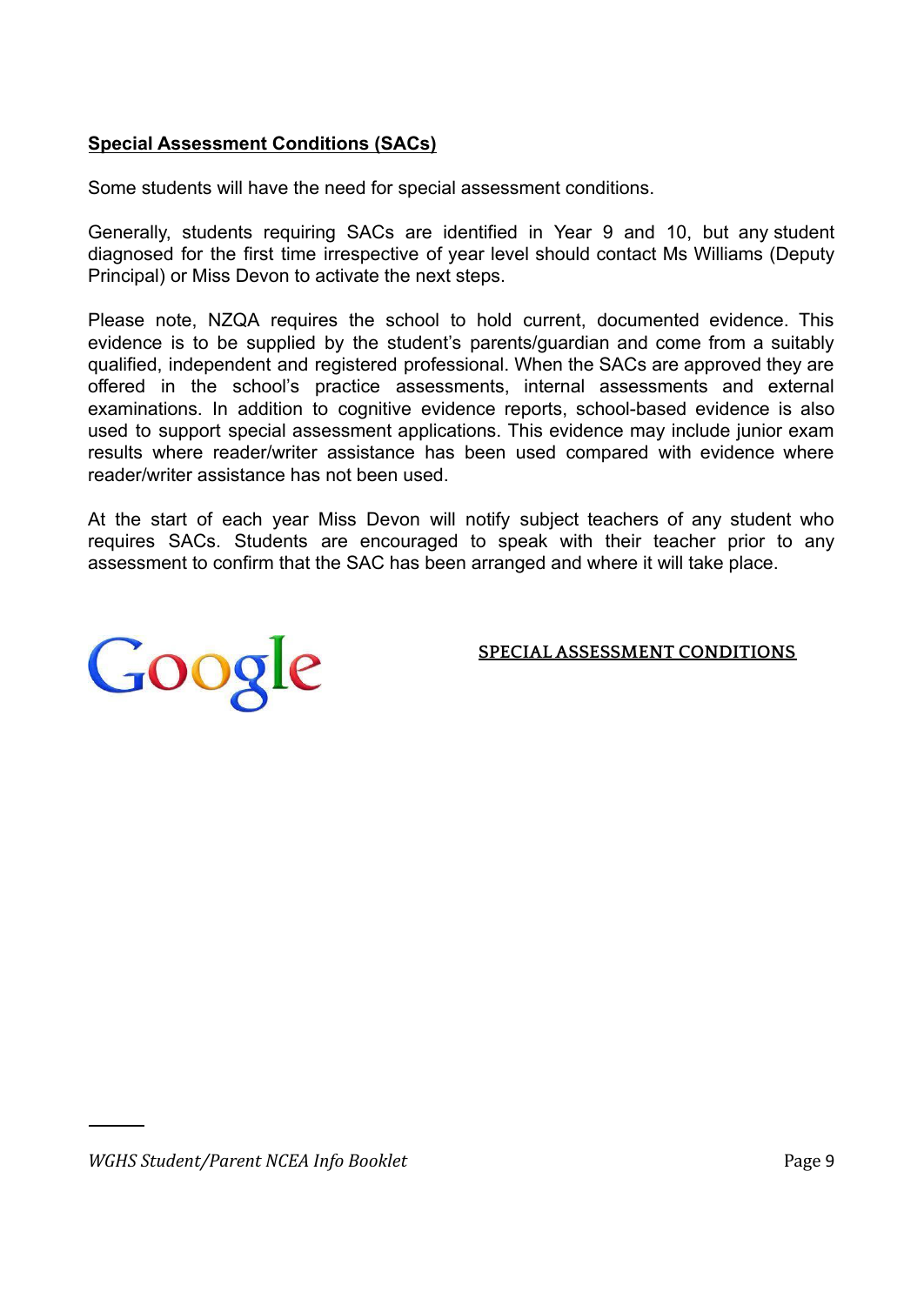#### **The importance of rules**

Because this is a national qualification, it is important that each school has rules for its internally assessed achievement standards. These rules are intended to make sure that all students throughout New Zealand are treated fairly and equally. Our rules are based on recommendations from the New Zealand Qualifications Authority, which is responsible for running qualifications on the NZQF. It is important that students and parents read and understand the rules and procedures that are set out on the following pages. They tell you your rights as well as your obligations.

#### **Assessment opportunities**

- Our policy is that where practicable and manageable, a second assessment opportunity may be offered at each internally assessed standard. Your best result will count. Note that the second opportunity will be a completely new assessment – not an opportunity for you to sit the exact same previous assessment again. The second attempt will also be sat under the same conditions as the first attempt. So for example, you will not be allowed to do a second attempt at home if the first attempt was done in class.
- A further assessment opportunity will not be offered when you have chosen for an unacceptable reason not to take the first opportunity.
- Be aware of standards that will only be offered once-this information will be on the assessment statement given at the beginning of the year.
- A re-submission opportunity will only be given to you if your teacher judges that a mistake that has been made by you can be discovered and corrected by yourself and your initial result is on a grade boundary. If an assessment task is handed in incomplete then a resubmission is not possible. **Re-submission is only offered to move a grade from Not Achieved to Achieve.**
- A re-submission can be offered when students have made mistakes which they should be capable of discovering and correcting on their own. By definition, the problem should be capable of rapid resolution**.** In other cases, a further assessment opportunity may be more appropriate.
- If a re-submission is offered, it must take place **before** the teacher gives any feedback to the whole class (or any student) on the work done. If more teaching has occurred after the first assessment opportunity, re-submission is not possible.
- Feedback to students prior to a re-submission must be general and not compromise the authenticity of the student's work and responses. Teachers should give only general advice. A student may be told, for example, "you need to fix your referencing up" or "there are grammar issues here".

*WGHS Student/Parent NCEA Info Booklet* Page 10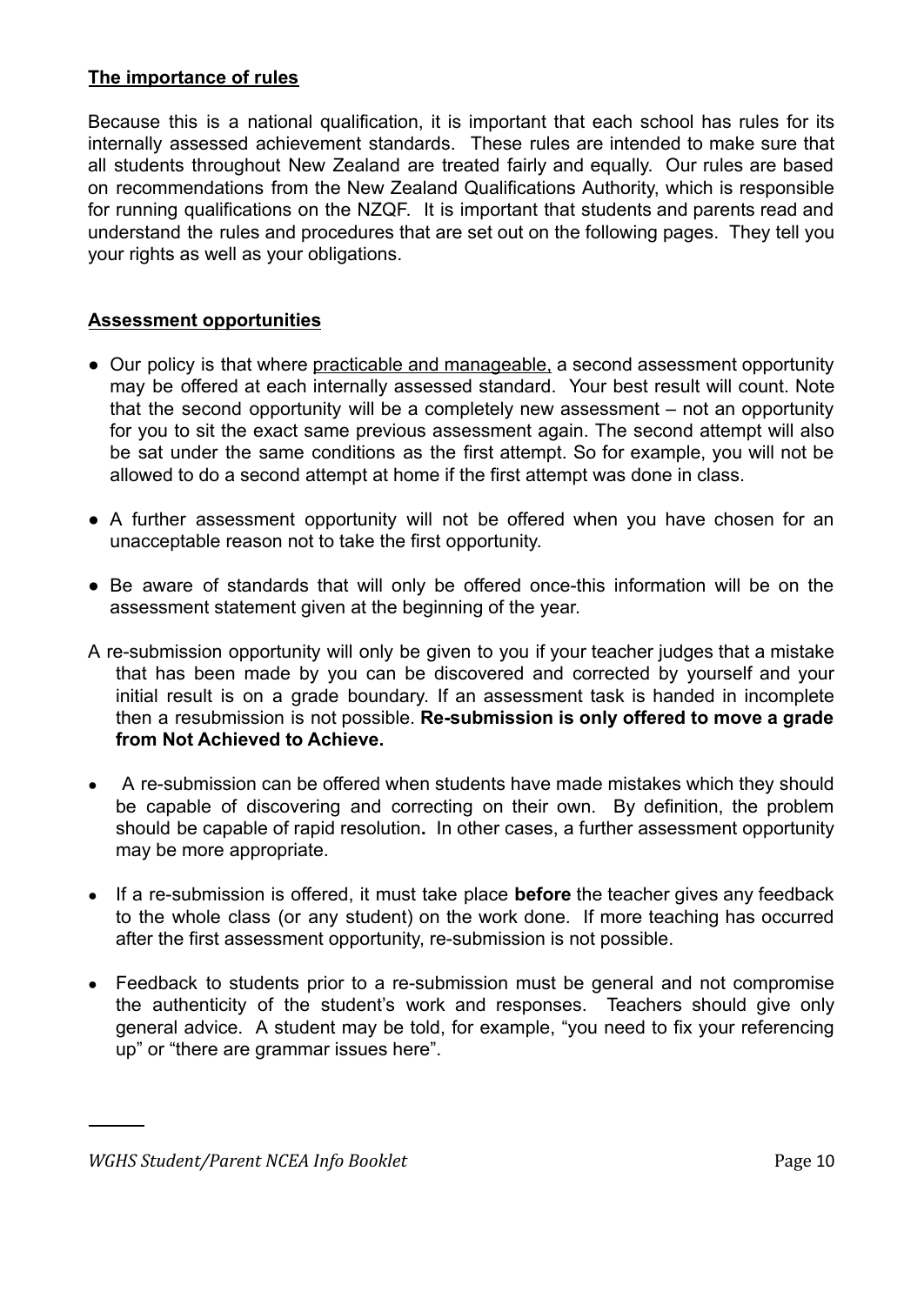- A re-submission must not compromise the assessment. For example, if the original assessment was completed in a supervised classroom, the re-submission will be completed under the same conditions. It is not appropriate for students to complete their re-submission at home when the original assessment was done in class. Teachers will also ensure the re-submission takes place in a timely fashion.
- A re-submission does not constitute a further opportunity for assessment because it does not involve a new assessment being set after further learning.
- A re-submission can be offered after either the first or the second assessment opportunity or after both.
- Re-submissions may be written, verbal, or by demonstration, as deemed appropriate by the assessor, and will be offered in accordance with procedures which ensure the work is genuinely the student's own.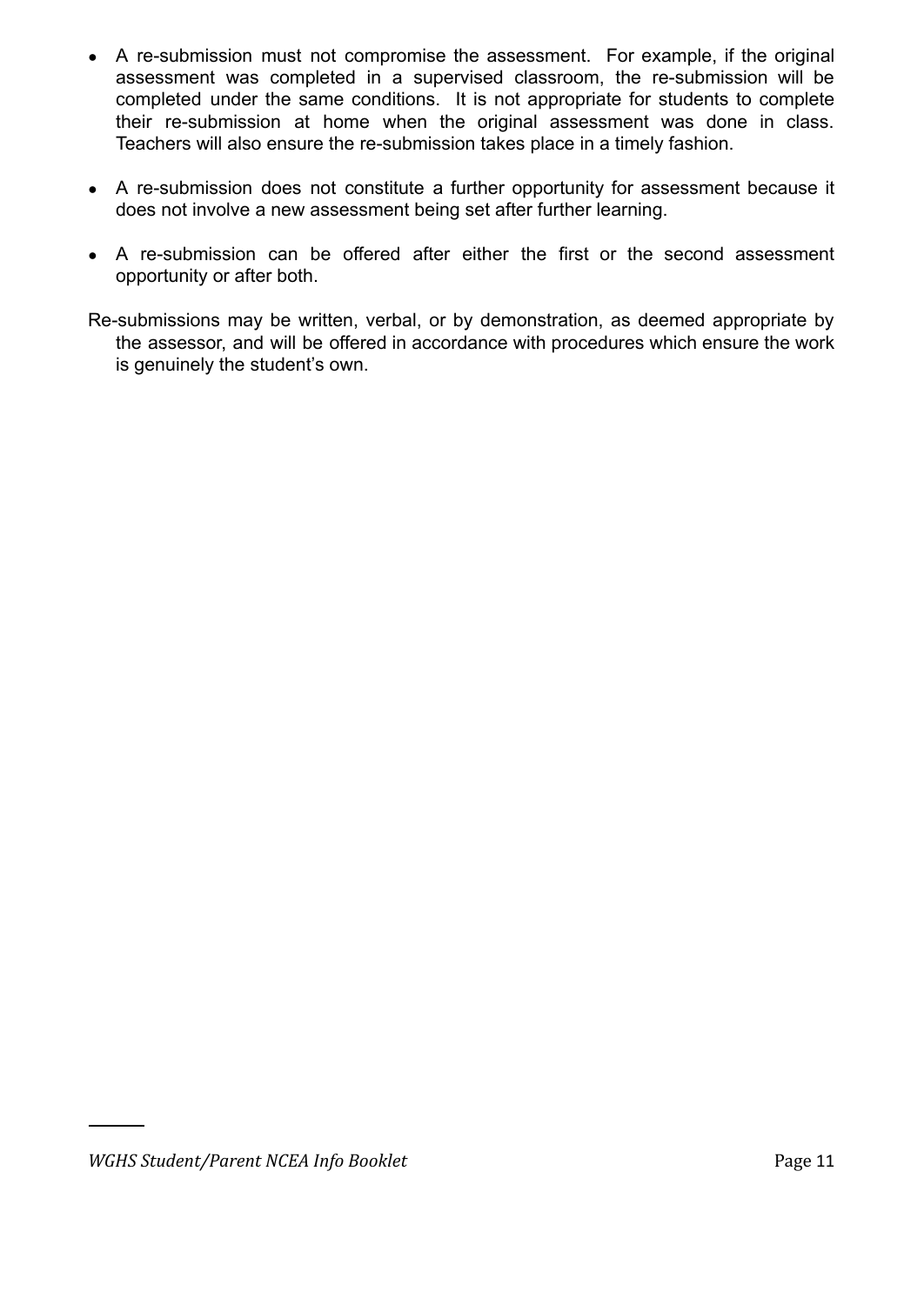#### **Students' Rights**

- 1. In each subject students have a right to expect:
	- An assessment statement which will give the programme of study, the achievement or unit standards and how many credits each one is worth, and approximately when internal assessments will take place.
	- that for each assessment task, they will be clearly informed of the requirements to gain Achieved Merit and Excellence.
	- that they will be given prior notice of when the assessment task is to take place and when it is to be completed.
	- that sufficient time will be given in which to complete the task.

#### **N.B. It is students' responsibility to ensure they have essential information relating to the nature and timing of an assessment task.**

- 2. If a student is dissatisfied with an assessment outcome, they are able to approach the relevant teacher first as he/she will be able to explain in detail the reasoning behind their marking decision/s. If still dissatisfied, a student may approach the Principal's Nominee (Ms Williams) to request a review. This must be done within **5 days** of the assessment result being returned. This approach must be in writing (use an Appeals Form available from Ms Williams, OR the office). Once a decision has been reached by the Principal's Nominee this decision is final, and must be signed off by yourself.
- 3. Students have the right to check that the school reports results correctly. At the completion of the assessment process for each of the internal standards, students will be asked to sign off their result and are also encouraged to retain a copy of this result for their own records. If results have not been correctly recorded, students are able to follow the same procedures as for point (2) above.
- 4. Students are strongly recommended to regularly check NCEA details on NZQA website. On the NZQA site, students can check their Record of Achievement details (contains all standards earned in previous years), and standards that you have been entered for in the current year. Follow these instructions:
	- Get into [www.nzqa.govt.nz](http://www.nzqa.govt.nz)
	- Select "login" on the HOME Page TOP RIGHT HAND CORNER.
	- Select Students and Learners Login at the top.
	- Enter NSN number and password. First time users will need to register. Ms Williams will provide your NSN Number
	- Check that the current year's standard entries are correct and if not inform the Principal's Nominee

If at any time during the year you have difficulty in assessing the NZQA site, please see Ms Williams

*WGHS Student/Parent NCEA Info Booklet* Page 12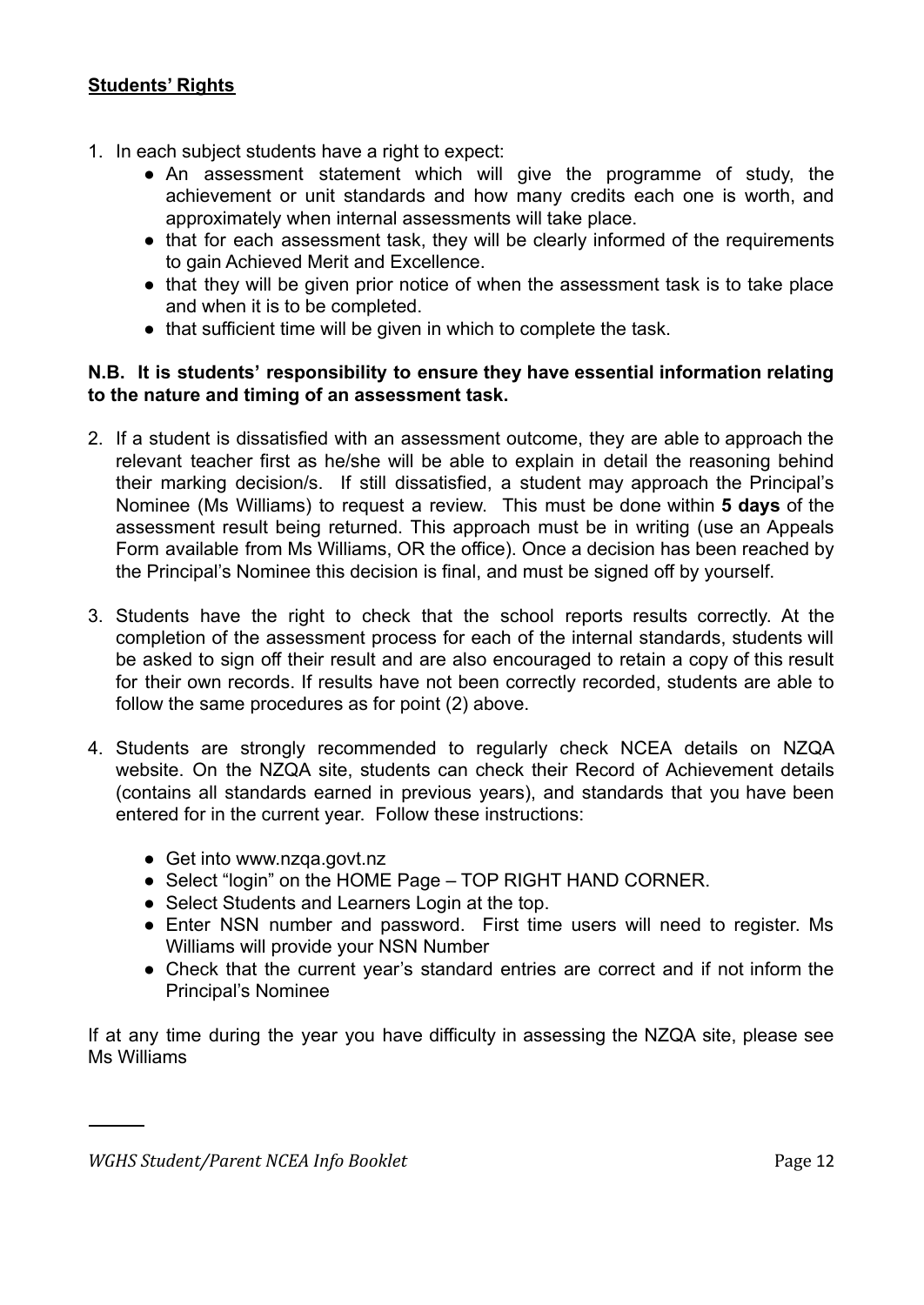#### **USE THE FOLLOWING GOOGLE SEARCH PAGE – THEN CHOOSE 'REGISTER NOW'**



#### **LEARNER LOGIN NZQA**

5. Results are also reported on the Kamar portal available via WGHS website. These results become available as soon as an entry has been made by a teacher. Students are encouraged to check the portal regularly. Feedback on individual assessments is also available through this portal. This also allows students and their parents to be aware of the total number of credits gained in any one year. It is the responsibility of the PN to ensure that parents are made aware of this information as part of the reporting process.

#### **Students' Obligations**

#### 1. **Assessment Deadlines**

- All assessed work is to be completed and handed in by the due date which will be given by the teacher when the assessment begins. Late work may not be marked.
- Work must be handed in directly to the teacher.
- No allowance is given if work is stored on a computer, but not backed up and is unable to be retrieved or downloaded.
- If a student has been given an adequate amount of time in which to complete an NCEA Internal assessment, and chooses not to take up that opportunity of assessment, then performance in that standard is recorded as Not Achieved.
- All students will be entered into a course which will offer them sufficient credits to gain NCEA at their level. Individual students who do not meet this criteria will be made aware of this by their level Dean. It is the responsibility of the student to prepare themselves for and complete all assessments (both internal and external). If students choose not to attempt assessments, this is their choice and staff are not required to offer alternative standards.

#### 2. **Extension Application**

- An extension form application must be completed by everyone who wishes to apply for an extension on an NCEA assessment prior to the due date.
- An extension form is available online. Your classroom teacher will make this available to you on request.
- Please ensure this form is thoroughly completed. ALL applications require evidence such as a medical certificate, parental note etc. The application must be signed off by the teacher of the assessment (this signature does NOT approve the application at this stage)

The only reasons that could be acceptable for an extension are: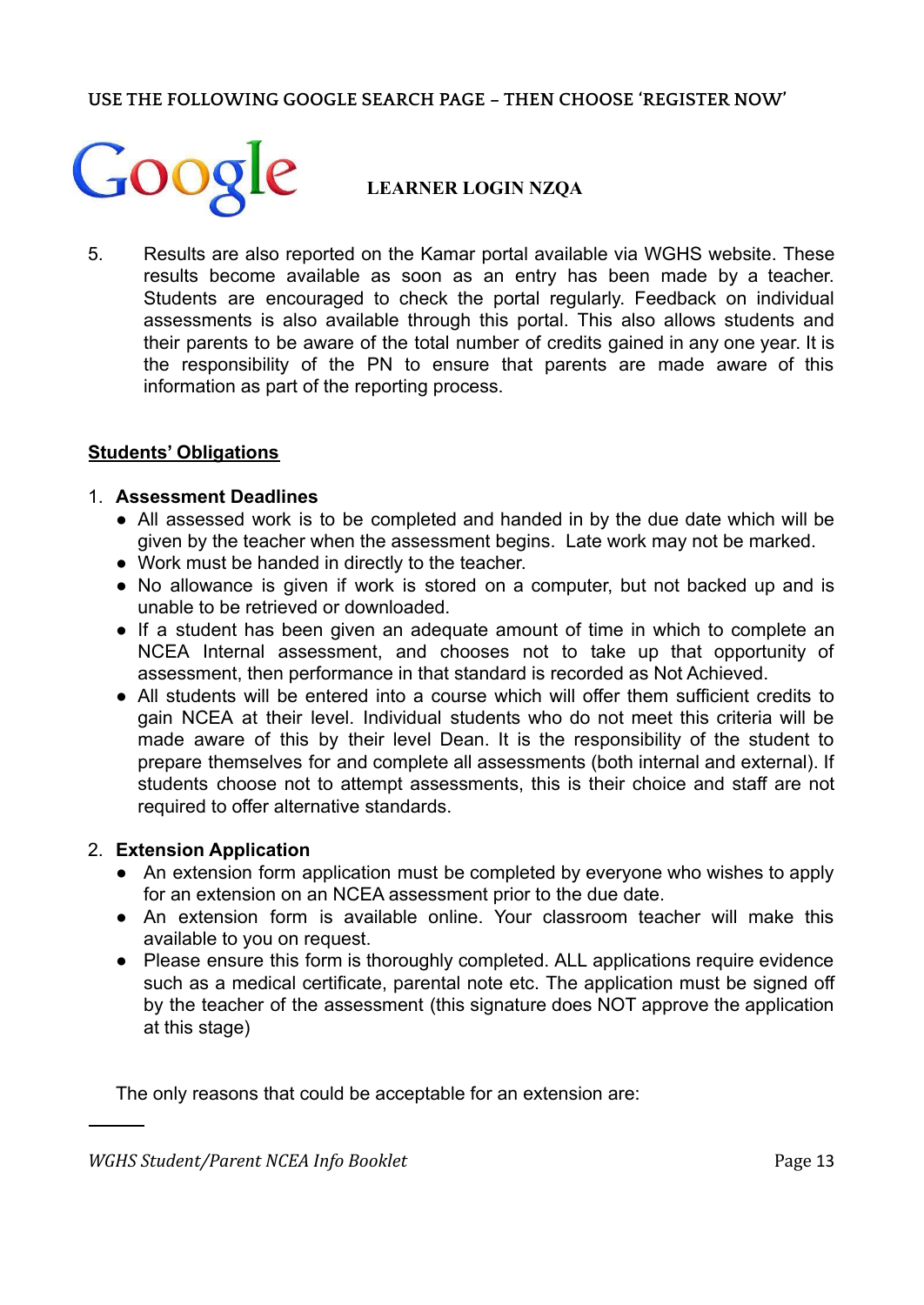- ✓ Illness
- ✓ Family/Personal trauma
- ✓ School sports / cultural activity
- Other reasons could be considered but complete and accurate information would be required.
	- If a student is absent **ON THE DAY** of an assessment hand in:
		- ✓ Contact the teacher in charge of the assessment (via email) OR leave a message at the school office indicating the absence plus the fact that an assessment is due OR have the work delivered to the school.
		- ✓ If the assessment is in electronic form, this could be emailed to the teacher concerned or work can be submitted into Google classroom folder.
		- $\checkmark$  If submitting the assessment is not possible then an extension application form will need to be completed as described in 2) above. Hand in the assessment to the relevant teacher on your immediate return to school. Remember to organise documentation to support your application (eg doctor's certificate).
	- If you are absent **ON THE DAY** of an NCEA assessment
		- ✓ The BEST thing to do is to see a doctor and obtain from him/her a medical certificate. On your return to school you will then need to complete an extension application form (see 2) above) and produce this medical certificate as evidence. A visit to the doctor may not necessarily need to happen on the day of the test (an appointment the day after for example would be deemed acceptable). If the reason for the absence is because of family or personal trauma, then on your return to school an extension application form will need to be completed with a suitable explanation note from a parent or counsellor.
		- ✓ Contact the teacher in charge of the assessment (via email) OR leave a message at the school office indicating the absence plus the fact that an assessment is being missed.
- For all extension applications if illness is the reason for the application, then a doctor's certificate is the strongest form of documentation evidence possible. A parental note is weaker, and may not necessarily be automatically acceptable – but a parental note will be considered.
- Other reasons could be considered but complete and accurate information would be required.

*WGHS Student/Parent NCEA Info Booklet* Page 14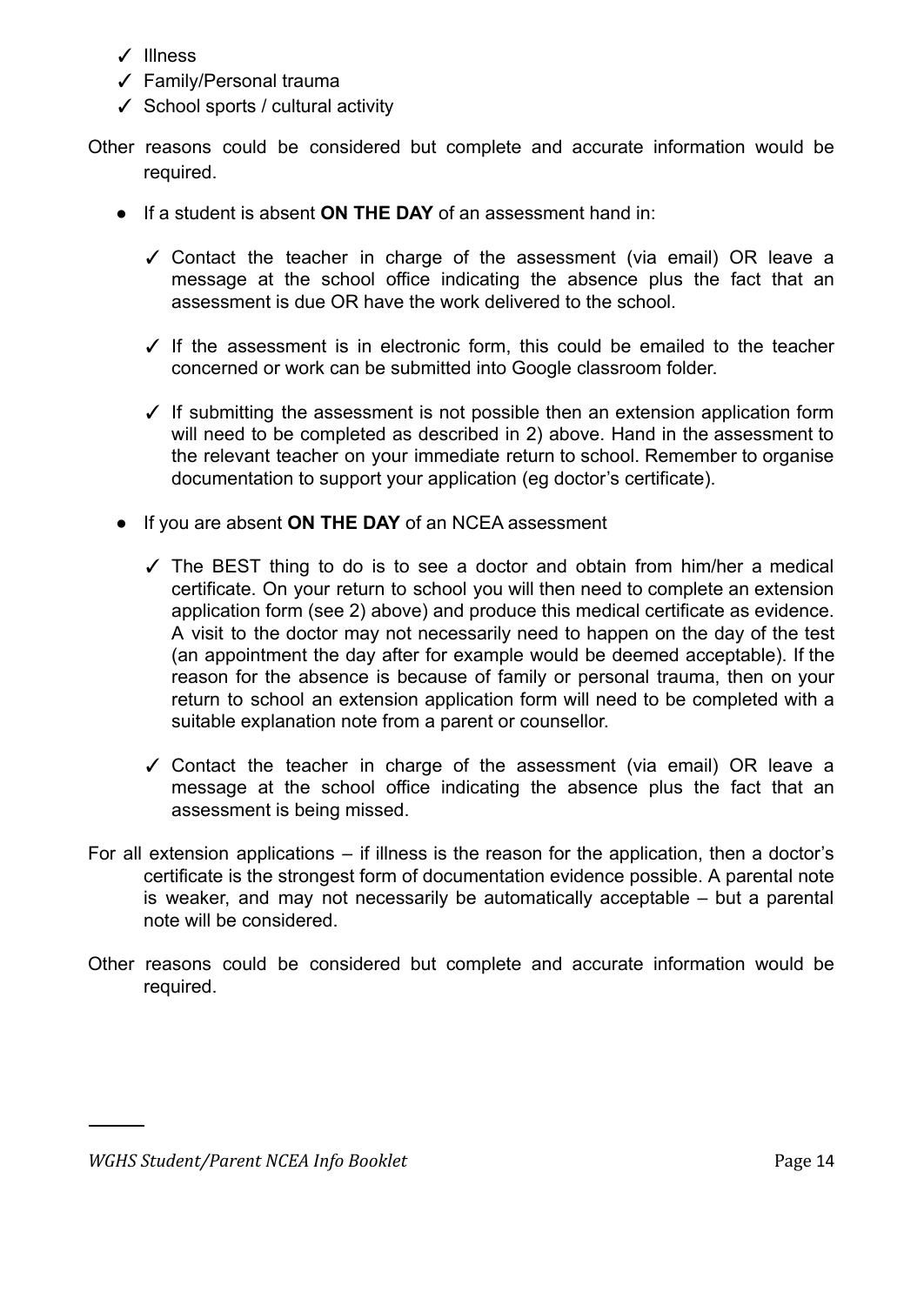#### 3. **Communication**

At all times please communicate clearly and as early as possible if you are absent on the day an assessment is due – or if you are absent on the day of an assessment. The best way to do this is to send an email to your teacher explaining the situation.

#### **Staff email format:**

First letter of first name followed by surname @waitakigirlshigh.school.nz

e.g. mwilliams[@waitakigirlshigh.school.nz](mailto:gpotter@waitakigirlshigh.school.nz)

If in doubt email the assessment to Ms Williams with instructions and she will on-send it to the teacher concerned. Emailing has the advantage of time and date stamping the hand in as proof.

If you are unable to email then please ring the school office and leave a message to be passed on to the teacher concerned. Clear communication will help your case for an extension to be successfully granted.

#### **Some advice about externally assessed standards**

It is possible that at the end of the year some unavoidable circumstance may arise that will either prevent you from sitting the external examinations, or will affect performance in one or more examination. Students can apply for one or more **Derived Grade considerations.** If this should happen, the New Zealand Qualifications Authority will ask the school to provide indicative grades for each of the standards being applied for. These indicative grades must strictly be based on standard-specific evidence. A teacher's hunch is not used.

For this reason, it is very important that all the practice exercises and tests on the externally assessed achievement standards that are offered are completed during the year. Especially important are the school examinations that are held in September as these provide specific evidence for the school to provide to NZQA.

In 2022 school exams will be held 20-23 September and there will be **NO** exams sat out of line (unless there is a timetable clash).

Derived Grade applications are **NOT AVAILABLE** in Scholarship external assessments.

*WGHS Student/Parent NCEA Info Booklet* Page 15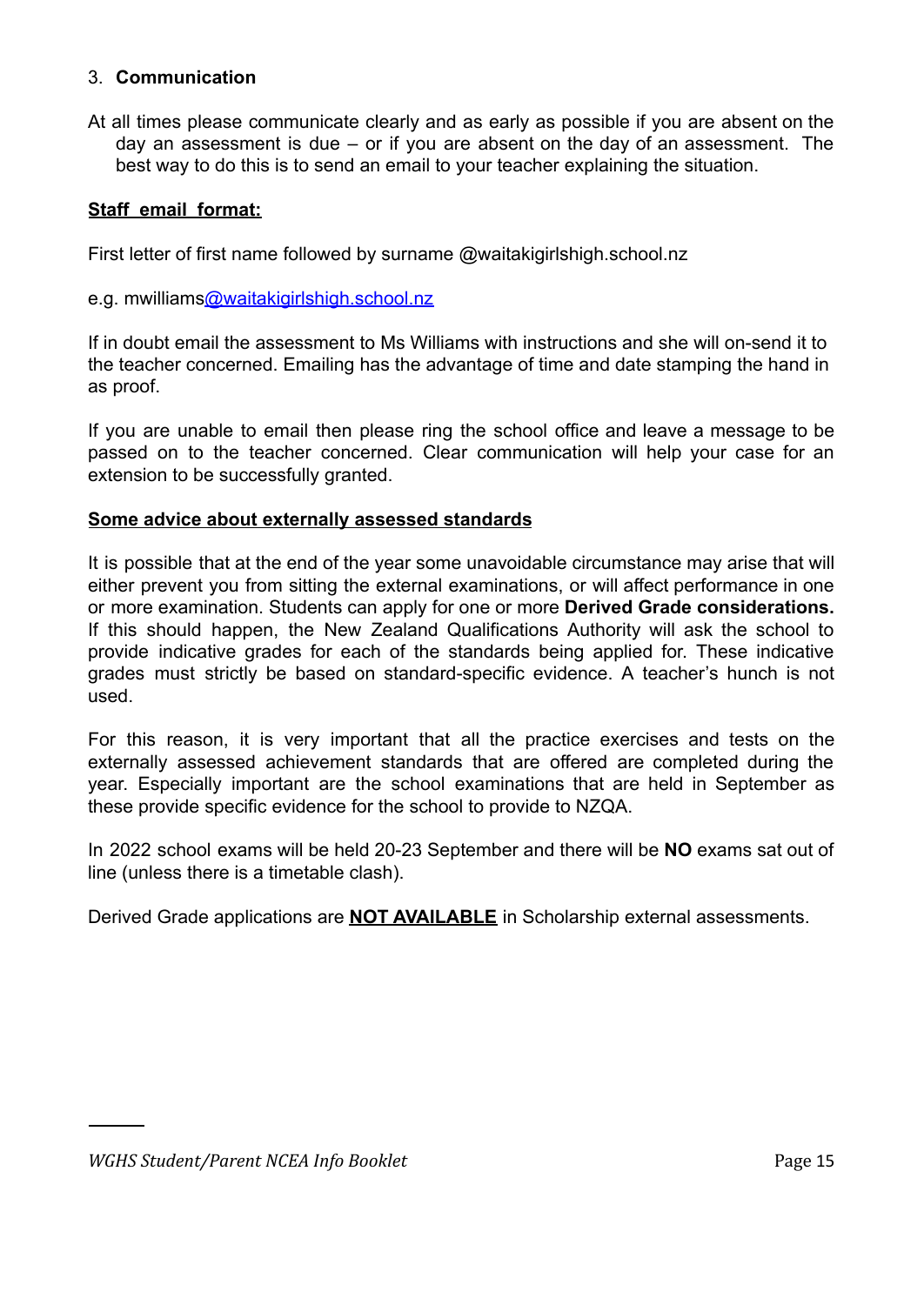#### **Misconduct in an assessment**

All breaches of the rules will be investigated and held on file with the Principal's Nominee.

Students who misbehave in an assessment task may, at the teacher's discretion, be removed from the room, and may fail that assessment after consultation with the HOL and Principal Nominee.

This includes, but is not limited to, the following:

- a. copying other learners' work, e.g. working together and giving the same answers
- b. cheating in an exam or test, e.g. notes taken into exam
- c. giving a false declaration for authenticity, e.g. parents giving answers
- d. not following instructions during a formal assessment activity, e.g. talking in a test
- e. impersonating a candidate, e.g. writing someone else name on a test
- f. dishonestly assisting or hindering others, e.g. letting others read your answers
- g. other dishonest practice, e.g. concealing a mobile phone in an exam room or giving false or misleading information when requesting an extension.

When reported by staff this will be investigated by the Principal Nominee. After the learner has been given the opportunity to explain the situation the Principal Nominee will decide on disciplinary action and may result in a Not Achieved grade. Misconduct may also result in the loss of any further opportunity in sitting the standard. Any misconduct incident is to be fully documented and held securely by the Principal's Nominee. A full report will be given to the Principal. A letter will be sent to the student's parents/caregivers explaining the situation.

#### **Authenticity**

- All work that is submitted for assessment must be genuinely your own. You will be required to sign a statement to this effect for each assignment you complete.
- You may obtain help from any person (but not another student) to find information, but not in processing or presenting information. The processing and presentation of the information must be entirely your own work.
- In submitting work for assessment, you must acknowledge all resources used, including the name and status of any person who gave assistance and the nature of that assistance.
- All assessment work will be retained by the school for moderation purposes.

*WGHS Student/Parent NCEA Info Booklet* Page 16